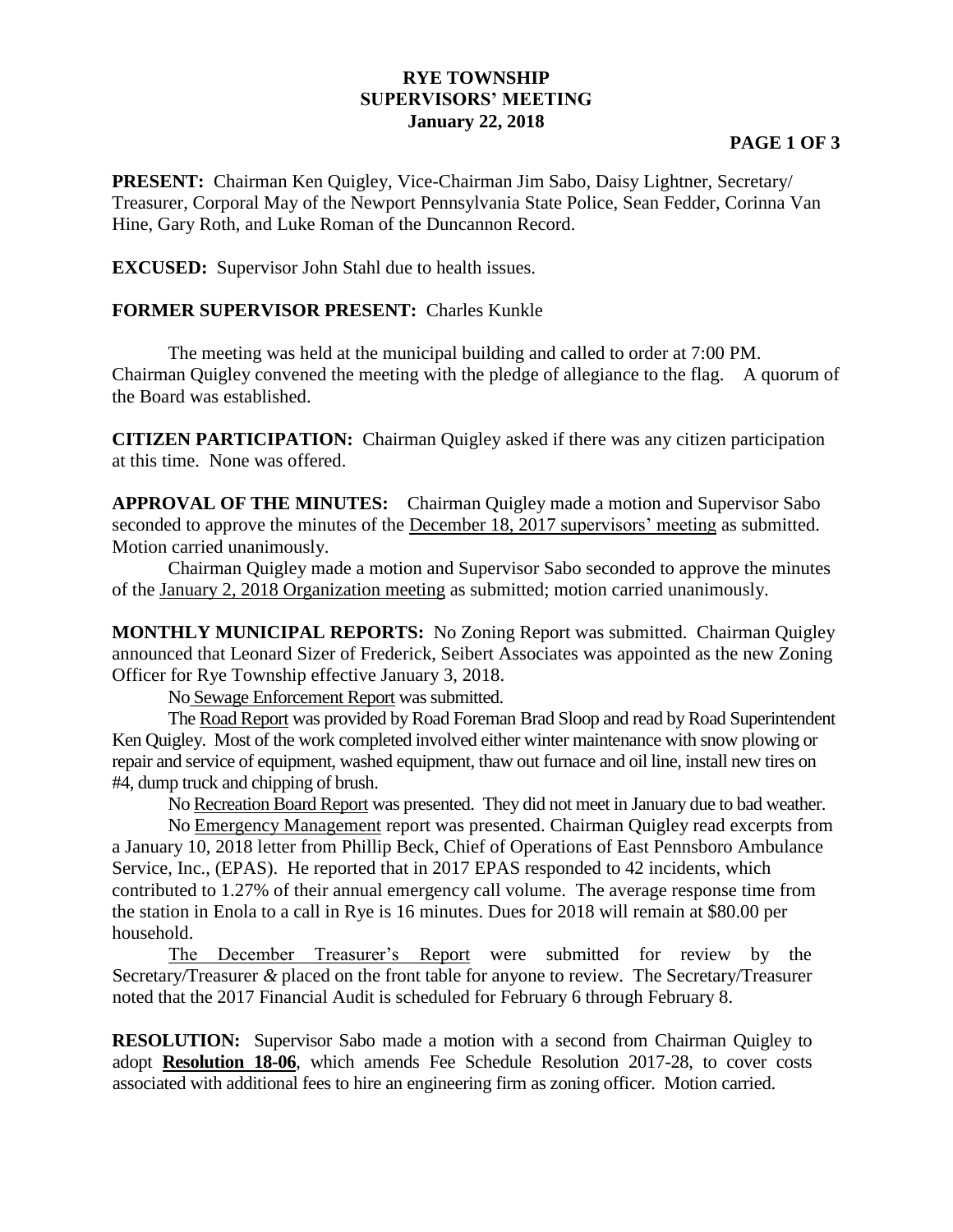Chairman Quigley made a motion with a second from Supervisor Sabo to adopt **Resolution 18-07**, which authorized the Secretary/Treasurer to combine two Highway Aid Certificates of Deposit at Pennian Bank, Shermans Dale into a single short term investment CD for 11 months at 1% interest in the amount of \$45,681.23. Motion carried.

Supervisor Sabo made a motion with a second from Chairman Quigley to adopt **Resolution 18-08,** which authorizes the Secretary/Treasurer to transfer \$176.22 from Members First Credit Union, which represent the monies earned annually with the 1% cash back program from the VISA credit card from payments made throughout the year 2017 to Advanced Disposal for recycling services, to the commingled general checking account at Marysville Bank designated for the Solid Waste Fund. Motion carried.

**NEW BUSINESS:** Chairman Quigley made a motion seconded by Supervisor Sabo to approve the renewal of the 2018 contract for fire protection services with Shermans Dale Fire Company. Motion carried. The agreement was signed by the Board.

Chairman Quigley made a motion with a second from Supervisor Sabo to hire Ian Beal of Shermans Dale as a part-time temporary snow plow driver on an "as needed" basis at the current rate set by resolution for part-time road employees. Motion carried.

Chairman Quigley made a motion with a second from Supervisor Sabo to authorize the Secretary/treasurer to pay part-time seasonal employee Steve Keys compensation for two (2) hours of work completed on the tractor/mower repair in the fall of 2017 on the next scheduled pay period in 2018 at the rate set by resolution for part-time road employees in 2017. Motion carried. The independent auditors advised the Board that going forward all employees are required to complete and sign their own time sheets on the day the work is completed.

Chairman Quigley made a motion with a second from Supervisor Sabo to approve the **Land Development agreement with Richard S. Albright, II and Marcia A. Albright** and authorize the Supervisors to execute the Agreement, conditional upon the review and approval by the Solicitor. Motion carried.

Chairman Quigley made a motion with a second from Supervisor Sabo to adopt **Resolution 18-09**, which authorizes the release of the Richard S. Albright, II and Marcia A. **Albright Letter of Credit** issued by Fulton Bank in the amount of \$62,117.00 to guarantee the improvements shown on the Final minor Subdivision Plan for Richard S. Albright, II and Marcia A. Albright, conditional upon the execution of the Land Development Agreement. Motion carried.

Chairman Quigley made a motion with a second from Supervisor Sabo to authorize the Secretary/Treasurer to prepare requests for proposal, (RFP) for the Spring Clean-up in May. Motion carried unanimously.

Supervisor Sabo made a motion with a second from Chairman Quigley to appoint Daisy Lightner as an Assistant Administrative Zoning Officer to handle administrative work when permit applications are received, to coordinate, work with, and be under the direction of Zoning Officer, Leonard Sizer, with no additional compensation for this position. Motion carried.

Chairman Quigley noted that in compliance with the Second Class Township Code, the Elected Auditors met and voted to establish compensation for 2018 for a supervisor who works as an employee of the Township. The rate will remain at \$12.00 per hour for all positions. Currently, no supervisor is a regular employee of the Township.

Chairman Quigley made a motion with a second from Supervisor Sabo to approve the 2017 Annual Planning Commission Report as submitted. Motion carried.